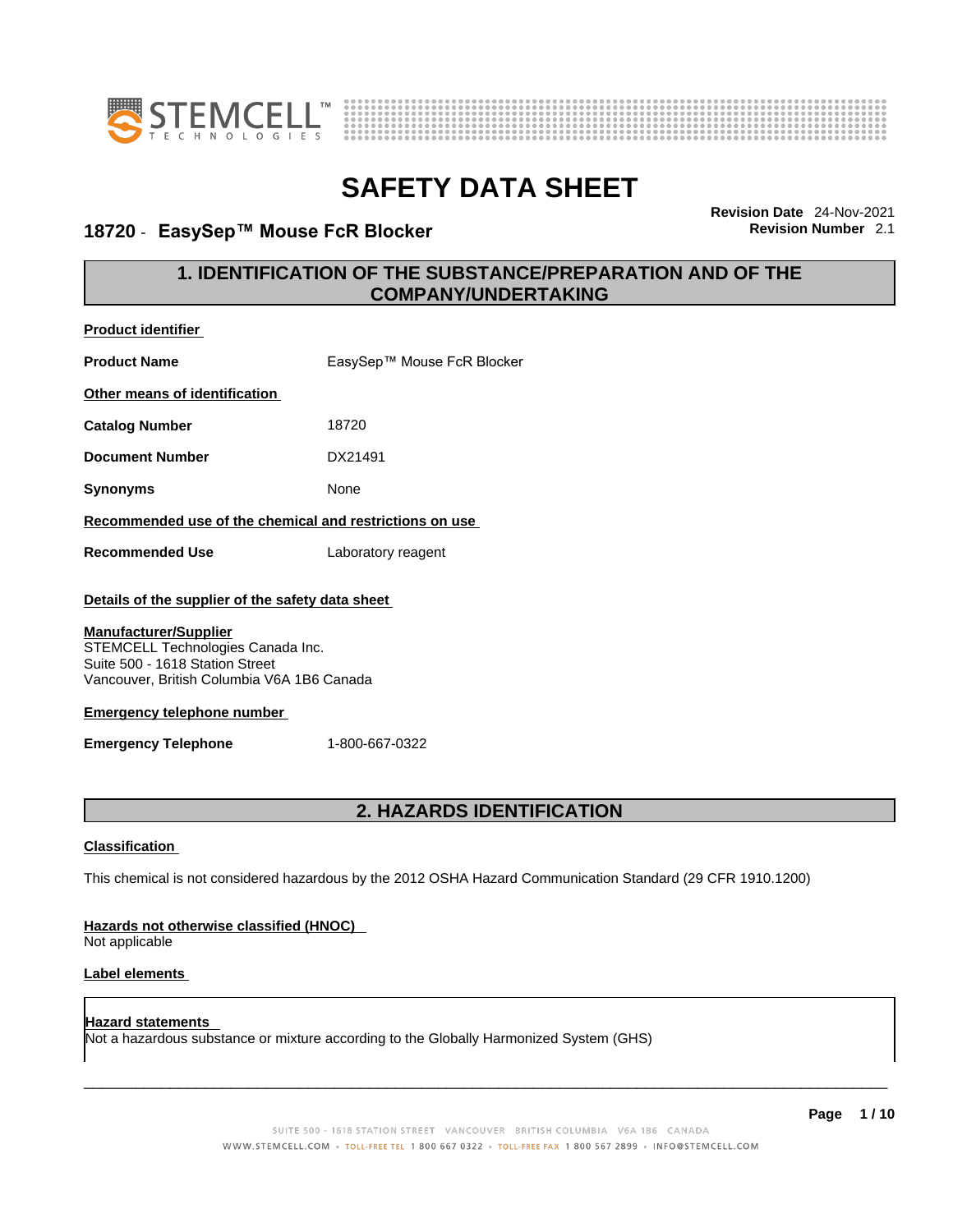



## \_\_\_\_\_\_\_\_\_\_\_\_\_\_\_\_\_\_\_\_\_\_\_\_\_\_\_\_\_\_\_\_\_\_\_\_\_\_\_\_\_\_\_\_\_\_\_\_\_\_\_\_\_\_\_\_\_\_\_\_\_\_\_\_\_\_\_\_\_\_\_\_\_\_\_\_\_\_\_\_\_\_\_\_\_\_\_\_\_\_\_\_\_ **Revision Date** 24-Nov-2021 **18720** - **EasySep™ Mouse FcR Blocker Revision Number** 2.1

The product contains no substances which at their given concentration, are considered to be hazardous to health.

**Appearance** Clear **Physical state** Liquid

**Odor** No data available

**Other Information** 

Not applicable

### **Unknown acute toxicity** 0 % of the mixture consists of ingredient(s) of unknown toxicity

- 0 % of the mixture consists of ingredient(s) of unknown acute oral toxicity
- 0 % of the mixture consists of ingredient(s) of unknown acute dermal toxicity
- 0 % of the mixture consists of ingredient(s) of unknown acute inhalation toxicity (gas)
- 0 % of the mixture consists of ingredient(s) of unknown acute inhalation toxicity (vapor)

0 % of the mixture consists of ingredient(s) of unknown acute inhalation toxicity (dust/mist)

### **3. COMPOSITION/INFORMATION ON INGREDIENTS**

#### **Substance**

Not applicable.

#### **Mixture**

Not a hazardous substance or mixture according to the Globally Harmonized System (GHS)

\*The exact percentage (concentration) of composition has been withheld as a trade secret.

### **4. FIRST AID MEASURES**

### **Description of first aid measures**

| <b>Inhalation</b>   | Remove to fresh air.                                                                                                    |
|---------------------|-------------------------------------------------------------------------------------------------------------------------|
| Eye contact         | Rinse thoroughly with plenty of water for at least 15 minutes, lifting lower and upper eyelids.<br>Consult a physician. |
| <b>Skin contact</b> | Wash skin with soap and water.                                                                                          |
| <b>Ingestion</b>    | Clean mouth with water and drink afterwards plenty of water.                                                            |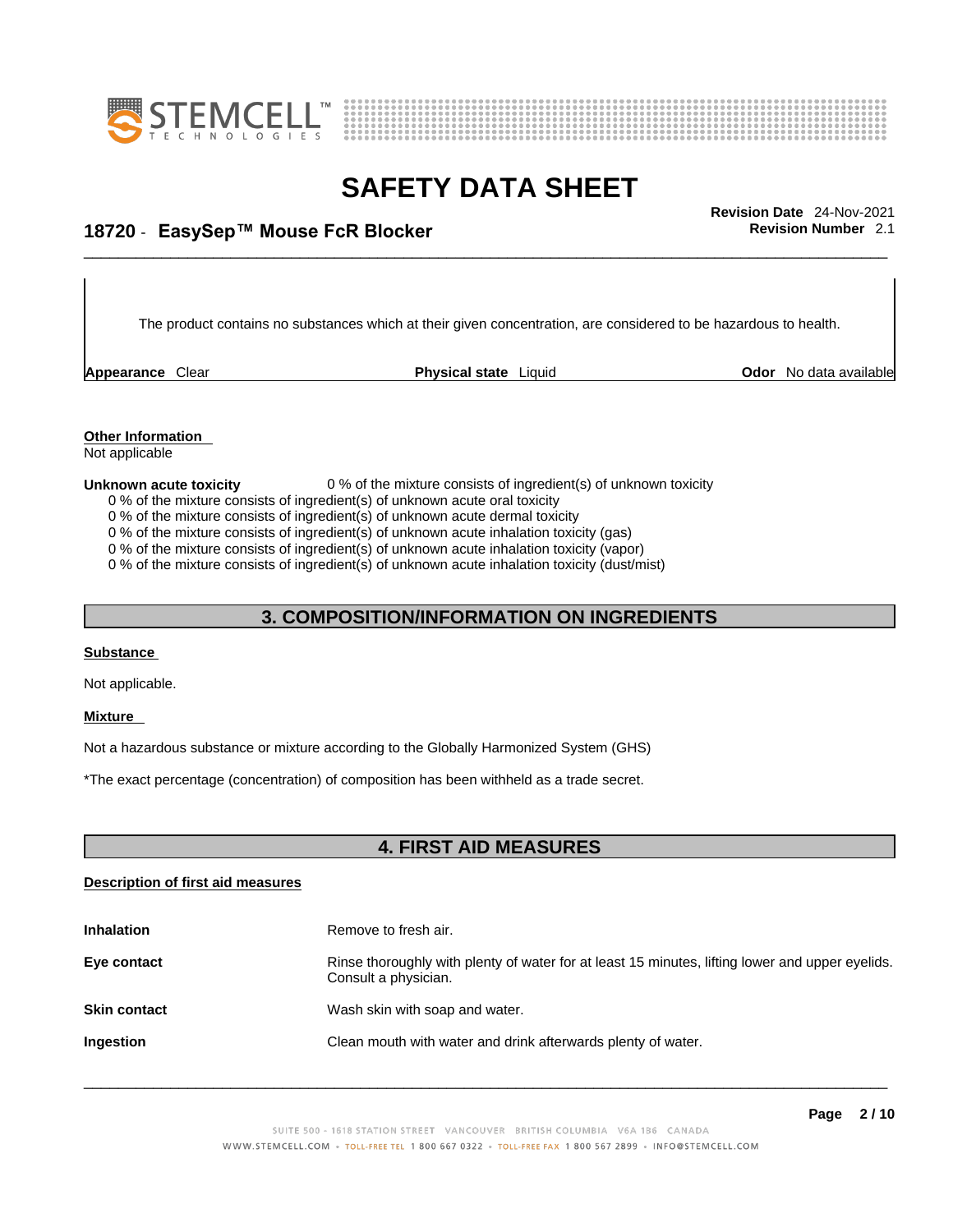



## \_\_\_\_\_\_\_\_\_\_\_\_\_\_\_\_\_\_\_\_\_\_\_\_\_\_\_\_\_\_\_\_\_\_\_\_\_\_\_\_\_\_\_\_\_\_\_\_\_\_\_\_\_\_\_\_\_\_\_\_\_\_\_\_\_\_\_\_\_\_\_\_\_\_\_\_\_\_\_\_\_\_\_\_\_\_\_\_\_\_\_\_\_ **Revision Date** 24-Nov-2021 **18720** - **EasySep™ Mouse FcR Blocker Revision Number** 2.1

| Most important symptoms and effects, both acute and delayed                                               |                                                                                                                                       |  |  |
|-----------------------------------------------------------------------------------------------------------|---------------------------------------------------------------------------------------------------------------------------------------|--|--|
| <b>Symptoms</b>                                                                                           | No information available.                                                                                                             |  |  |
| Indication of any immediate medical attention and special treatment needed                                |                                                                                                                                       |  |  |
| Note to physicians                                                                                        | Treat symptomatically.                                                                                                                |  |  |
|                                                                                                           |                                                                                                                                       |  |  |
| <b>5. FIRE-FIGHTING MEASURES</b>                                                                          |                                                                                                                                       |  |  |
| <b>Suitable Extinguishing Media</b>                                                                       | Use extinguishing measures that are appropriate to local circumstances and the<br>surrounding environment.                            |  |  |
| Unsuitable extinguishing media                                                                            | CAUTION: Use of water spray when fighting fire may be inefficient.                                                                    |  |  |
| Specific hazards arising from the<br>chemical                                                             | No information available.                                                                                                             |  |  |
| <b>Explosion data</b><br>Sensitivity to Mechanical Impact None.<br><b>Sensitivity to Static Discharge</b> | None.                                                                                                                                 |  |  |
| Special protective equipment for<br>fire-fighters                                                         | Firefighters should wear self-contained breathing apparatus and full firefighting turnout<br>gear. Use personal protection equipment. |  |  |

### **6. ACCIDENTAL RELEASE MEASURES**

### **Personal precautions, protective equipment and emergency procedures**

| <b>Personal precautions</b>                          | Ensure adequate ventilation.                                                         |
|------------------------------------------------------|--------------------------------------------------------------------------------------|
| <b>Environmental precautions</b>                     |                                                                                      |
| <b>Environmental precautions</b>                     | See Section 12 for additional Ecological Information.                                |
| Methods and material for containment and cleaning up |                                                                                      |
| <b>Methods for containment</b>                       | Prevent further leakage or spillage if safe to do so.                                |
| Methods for cleaning up                              | Pick up and transfer to properly labeled containers.                                 |
| Prevention of secondary hazards                      | Clean contaminated objects and areas thoroughly observing environmental regulations. |
|                                                      |                                                                                      |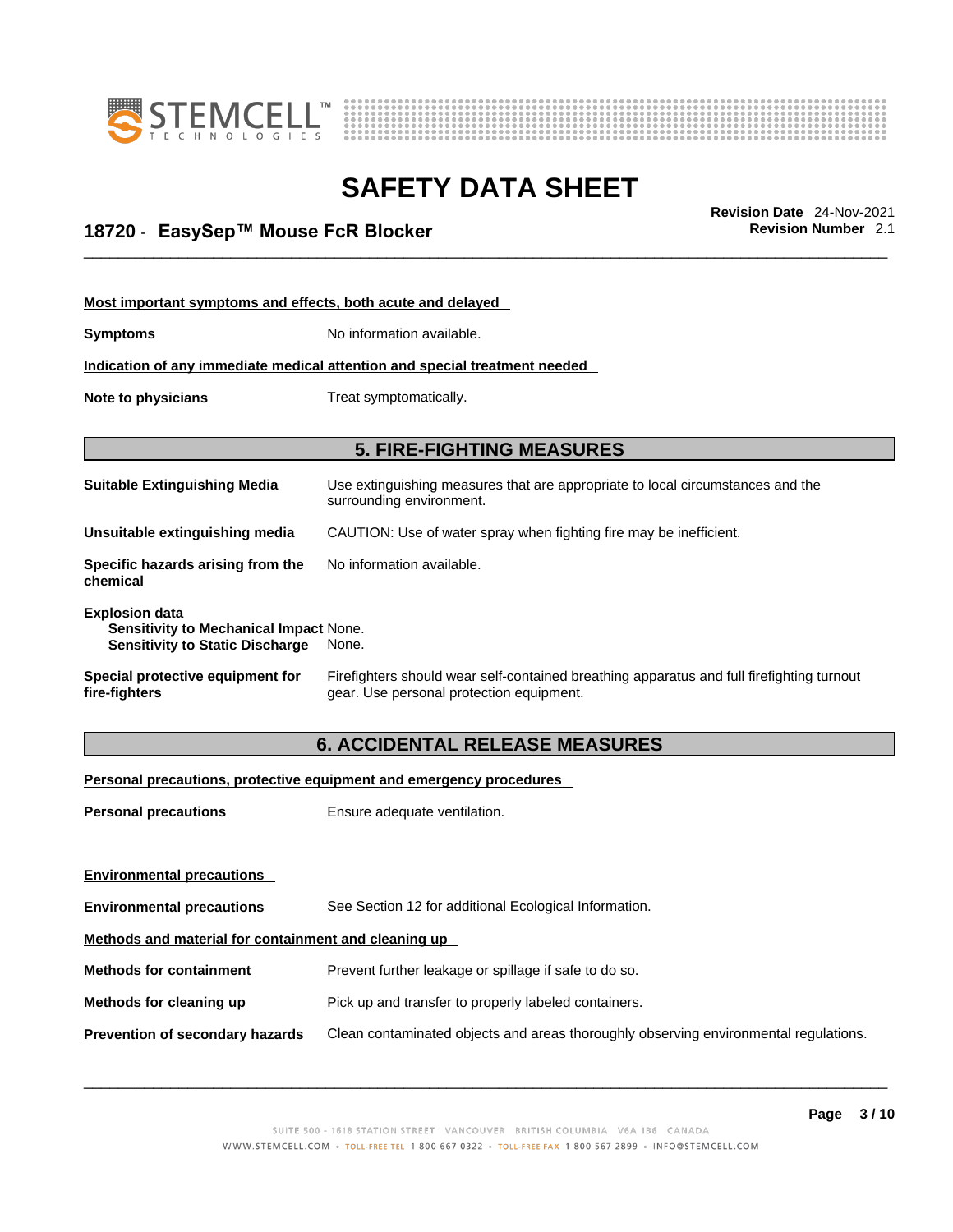



## \_\_\_\_\_\_\_\_\_\_\_\_\_\_\_\_\_\_\_\_\_\_\_\_\_\_\_\_\_\_\_\_\_\_\_\_\_\_\_\_\_\_\_\_\_\_\_\_\_\_\_\_\_\_\_\_\_\_\_\_\_\_\_\_\_\_\_\_\_\_\_\_\_\_\_\_\_\_\_\_\_\_\_\_\_\_\_\_\_\_\_\_\_ **Revision Date** 24-Nov-2021 **18720** - **EasySep™ Mouse FcR Blocker Revision Number** 2.1

|                                                              | 7. HANDLING AND STORAGE                                                                                                                                                     |  |  |  |
|--------------------------------------------------------------|-----------------------------------------------------------------------------------------------------------------------------------------------------------------------------|--|--|--|
| <b>Precautions for safe handling</b>                         |                                                                                                                                                                             |  |  |  |
| Advice on safe handling                                      | Handle in accordance with good industrial hygiene and safety practice.                                                                                                      |  |  |  |
| Conditions for safe storage, including any incompatibilities |                                                                                                                                                                             |  |  |  |
| <b>Storage Conditions</b>                                    | Store in accordance with information listed on the Product Information Sheet (PIS).                                                                                         |  |  |  |
|                                                              | 8. EXPOSURE CONTROLS/PERSONAL PROTECTION                                                                                                                                    |  |  |  |
| <b>Control parameters</b>                                    |                                                                                                                                                                             |  |  |  |
| <b>Exposure Limits</b>                                       | This product, as supplied, does not contain any hazardous materials with occupational<br>exposure limits established by the region specific regulatory bodies.              |  |  |  |
| <b>Appropriate engineering controls</b>                      |                                                                                                                                                                             |  |  |  |
| <b>Engineering controls</b>                                  | <b>Showers</b><br>Eyewash stations<br>Ventilation systems.                                                                                                                  |  |  |  |
|                                                              | Individual protection measures, such as personal protective equipment                                                                                                       |  |  |  |
| <b>Eye/face protection</b>                                   | No special protective equipment required.                                                                                                                                   |  |  |  |
| Skin and body protection                                     | No special protective equipment required.                                                                                                                                   |  |  |  |
| <b>Respiratory protection</b>                                | No protective equipment is needed under normal use conditions. If exposure limits are<br>exceeded or irritation is experienced, ventilation and evacuation may be required. |  |  |  |
| <b>General hygiene considerations</b>                        | Handle in accordance with good industrial hygiene and safety practice.                                                                                                      |  |  |  |

### **9. PHYSICAL AND CHEMICAL PROPERTIES**

**Information on basic physical and chemical properties Physical state** Liquid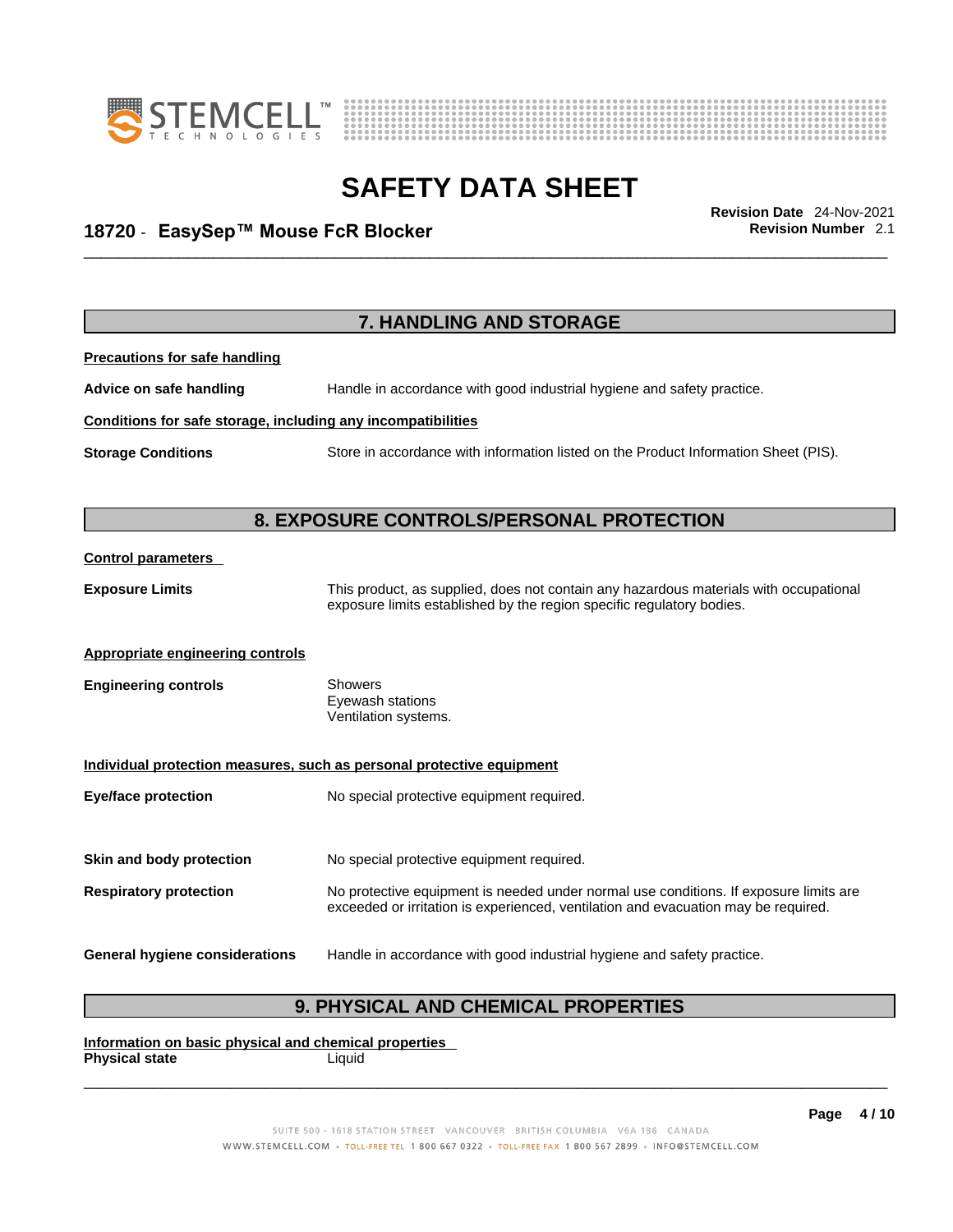



## \_\_\_\_\_\_\_\_\_\_\_\_\_\_\_\_\_\_\_\_\_\_\_\_\_\_\_\_\_\_\_\_\_\_\_\_\_\_\_\_\_\_\_\_\_\_\_\_\_\_\_\_\_\_\_\_\_\_\_\_\_\_\_\_\_\_\_\_\_\_\_\_\_\_\_\_\_\_\_\_\_\_\_\_\_\_\_\_\_\_\_\_\_ **Revision Date** 24-Nov-2021 **18720** - **EasySep™ Mouse FcR Blocker Revision Number** 2.1

**Appearance** Clear<br> **Color** No inf **Color Color Color Color Color Color Color Color Color Color No** data available **Odor No data available**<br> **Odor threshold No data available** 

| <b>Property</b>                      | <b>Values</b>                       | Remarks • Method |  |
|--------------------------------------|-------------------------------------|------------------|--|
| рH                                   | No data available                   | None known       |  |
| Melting point / freezing point       | No data available                   | None known       |  |
| <b>Boiling point / boiling range</b> | No data available                   | None known       |  |
| <b>Flash point</b>                   | No data available                   | None known       |  |
| <b>Evaporation rate</b>              | No data available                   | None known       |  |
| Flammability (solid, gas)            | No data available                   | None known       |  |
| <b>Flammability Limit in Air</b>     |                                     | None known       |  |
| <b>Upper flammability limit:</b>     | No data available                   |                  |  |
| Lower flammability limit:            | No data available                   |                  |  |
| Vapor pressure                       | No data available                   | None known       |  |
| <b>Vapor density</b>                 | No data available                   | None known       |  |
| <b>Relative density</b>              | No data available                   | None known       |  |
| <b>Water solubility</b>              | No data available                   | None known       |  |
| Solubility in other solvents         | No data available                   | None known       |  |
| <b>Partition coefficient</b>         | No data available                   | None known       |  |
| <b>Autoignition temperature</b>      | No data available                   | None known       |  |
| <b>Decomposition temperature</b>     | No data available                   | None known       |  |
| <b>Kinematic viscosity</b>           | No data available                   | None known       |  |
| <b>Dynamic viscosity</b>             | No data available                   | None known       |  |
| <b>Explosive properties</b>          | No data available                   |                  |  |
| <b>Oxidizing properties</b>          | No information available            |                  |  |
| <b>Other Information</b>             |                                     |                  |  |
| <b>Softening point</b>               | No information available            |                  |  |
| <b>Molecular weight</b>              | No information available            |                  |  |
| Molecular formula                    | No information available            |                  |  |
| <b>VOC Content (%)</b>               | No information available            |                  |  |
| <b>Liquid Density</b>                | No information available            |                  |  |
| <b>Bulk density</b>                  | No information available            |                  |  |
|                                      | <b>10. STABILITY AND REACTIVITY</b> |                  |  |
| <b>Reactivity</b>                    | No information available.           |                  |  |

**No data available** 

**Chemical stability** Stable under recommended transport or storage conditions. **Possibility of hazardous reactions** None under normal processing. **Conditions to avoid** None known based on information supplied. **Incompatible materials** None known based on information supplied.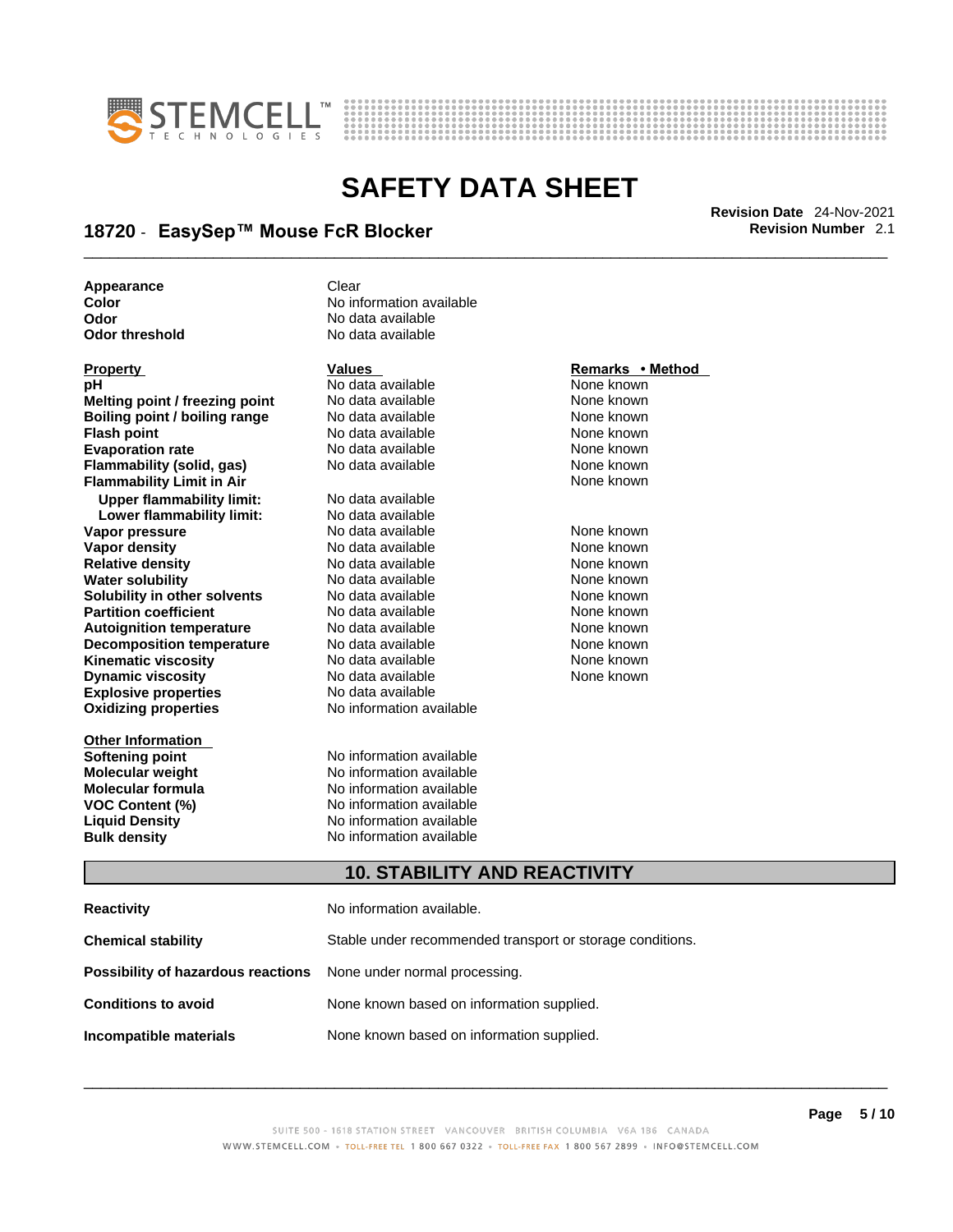



## \_\_\_\_\_\_\_\_\_\_\_\_\_\_\_\_\_\_\_\_\_\_\_\_\_\_\_\_\_\_\_\_\_\_\_\_\_\_\_\_\_\_\_\_\_\_\_\_\_\_\_\_\_\_\_\_\_\_\_\_\_\_\_\_\_\_\_\_\_\_\_\_\_\_\_\_\_\_\_\_\_\_\_\_\_\_\_\_\_\_\_\_\_ **Revision Date** 24-Nov-2021 **18720** - **EasySep™ Mouse FcR Blocker Revision Number** 2.1

**Hazardous decomposition products** None known based on information supplied.

### **11. TOXICOLOGICAL INFORMATION**

**Information on likely routes of exposure**

**Product Information**

| <b>Inhalation</b>                                    | Specific test data for the substance or mixture is not available.                                                                                                                                                                                                                                                                                                                                                                                                                                                         |
|------------------------------------------------------|---------------------------------------------------------------------------------------------------------------------------------------------------------------------------------------------------------------------------------------------------------------------------------------------------------------------------------------------------------------------------------------------------------------------------------------------------------------------------------------------------------------------------|
| Eye contact                                          | Specific test data for the substance or mixture is not available.                                                                                                                                                                                                                                                                                                                                                                                                                                                         |
| <b>Skin contact</b>                                  | Specific test data for the substance or mixture is not available.                                                                                                                                                                                                                                                                                                                                                                                                                                                         |
| Ingestion                                            | Specific test data for the substance or mixture is not available.                                                                                                                                                                                                                                                                                                                                                                                                                                                         |
|                                                      | Symptoms related to the physical, chemical and toxicological characteristics                                                                                                                                                                                                                                                                                                                                                                                                                                              |
| <b>Symptoms</b>                                      | No information available.                                                                                                                                                                                                                                                                                                                                                                                                                                                                                                 |
| <b>Numerical measures of toxicity</b>                |                                                                                                                                                                                                                                                                                                                                                                                                                                                                                                                           |
| <b>Acute toxicity</b>                                |                                                                                                                                                                                                                                                                                                                                                                                                                                                                                                                           |
| Unknown acute toxicity<br><b>Product Information</b> | 0 % of the mixture consists of ingredient(s) of unknown toxicity<br>0 % of the mixture consists of ingredient(s) of unknown acute oral toxicity<br>0 % of the mixture consists of ingredient(s) of unknown acute dermal toxicity<br>0 % of the mixture consists of ingredient(s) of unknown acute inhalation toxicity (gas)<br>0 % of the mixture consists of ingredient(s) of unknown acute inhalation toxicity (vapor)<br>0 % of the mixture consists of ingredient(s) of unknown acute inhalation toxicity (dust/mist) |
|                                                      | Delayed and immediate effects as well as chronic effects from short and long-term exposure                                                                                                                                                                                                                                                                                                                                                                                                                                |
| <b>Skin corrosion/irritation</b>                     | No information available.                                                                                                                                                                                                                                                                                                                                                                                                                                                                                                 |
| <b>Product Information</b>                           |                                                                                                                                                                                                                                                                                                                                                                                                                                                                                                                           |
| Serious eye damage/eye irritation                    | No information available.                                                                                                                                                                                                                                                                                                                                                                                                                                                                                                 |
| <b>Product Information</b>                           |                                                                                                                                                                                                                                                                                                                                                                                                                                                                                                                           |

**Respiratory or skin sensitization** No information available. Product Information

**Germ cell mutagenicity** No information available.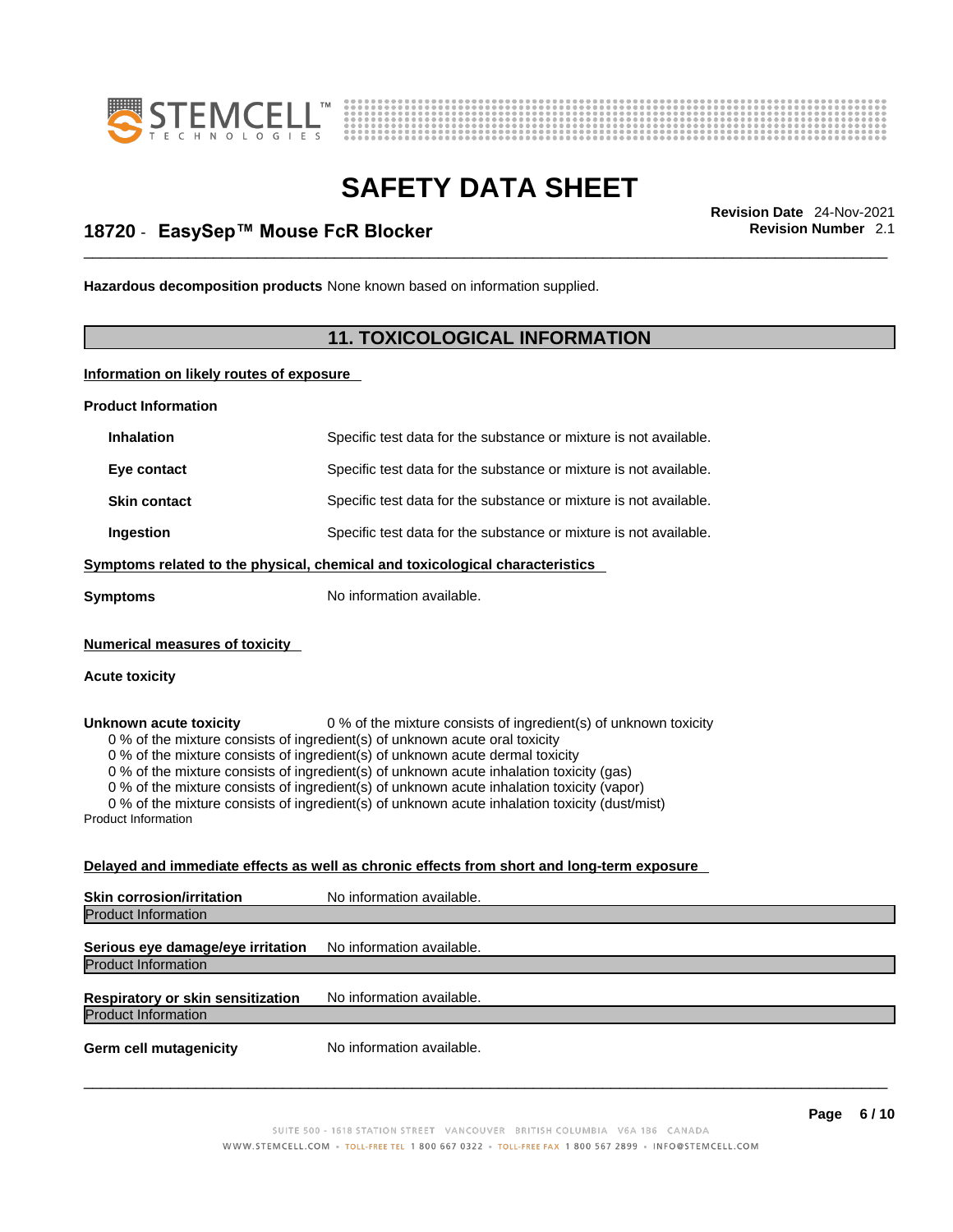



\_\_\_\_\_\_\_\_\_\_\_\_\_\_\_\_\_\_\_\_\_\_\_\_\_\_\_\_\_\_\_\_\_\_\_\_\_\_\_\_\_\_\_\_\_\_\_\_\_\_\_\_\_\_\_\_\_\_\_\_\_\_\_\_\_\_\_\_\_\_\_\_\_\_\_\_\_\_\_\_\_\_\_\_\_\_\_\_\_\_\_\_\_ **Revision Date** 24-Nov-2021 **18720** - **EasySep™ Mouse FcR Blocker Revision Number** 2.1

| Product Information                    |                                                                                                                    |  |  |
|----------------------------------------|--------------------------------------------------------------------------------------------------------------------|--|--|
| Carcinogenicity                        | No information available.                                                                                          |  |  |
| <b>Reproductive toxicity</b>           | No information available.<br><b>Product Information</b>                                                            |  |  |
|                                        |                                                                                                                    |  |  |
| <b>STOT - single exposure</b>          | No information available.<br><b>Product Information</b>                                                            |  |  |
| <b>STOT - repeated exposure</b>        | No information available.                                                                                          |  |  |
|                                        | <b>Product Information</b>                                                                                         |  |  |
| <b>Aspiration hazard</b>               | No information available.                                                                                          |  |  |
| <b>12. ECOLOGICAL INFORMATION</b>      |                                                                                                                    |  |  |
| <b>Ecotoxicity</b>                     |                                                                                                                    |  |  |
|                                        | <b>Product Information</b>                                                                                         |  |  |
| <b>Persistence and degradability</b>   | No information available.                                                                                          |  |  |
| <b>Bioaccumulation</b>                 | There is no data for this product.                                                                                 |  |  |
| Other adverse effects                  | No information available.                                                                                          |  |  |
| <b>13. DISPOSAL CONSIDERATIONS</b>     |                                                                                                                    |  |  |
|                                        |                                                                                                                    |  |  |
| Waste treatment methods                |                                                                                                                    |  |  |
| Waste from residues/unused<br>products | Dispose of in accordance with local regulations. Dispose of waste in accordance with<br>environmental legislation. |  |  |
| <b>Contaminated packaging</b>          | Do not reuse empty containers.                                                                                     |  |  |

**US EPA Waste Number** P105

### **14. TRANSPORT INFORMATION**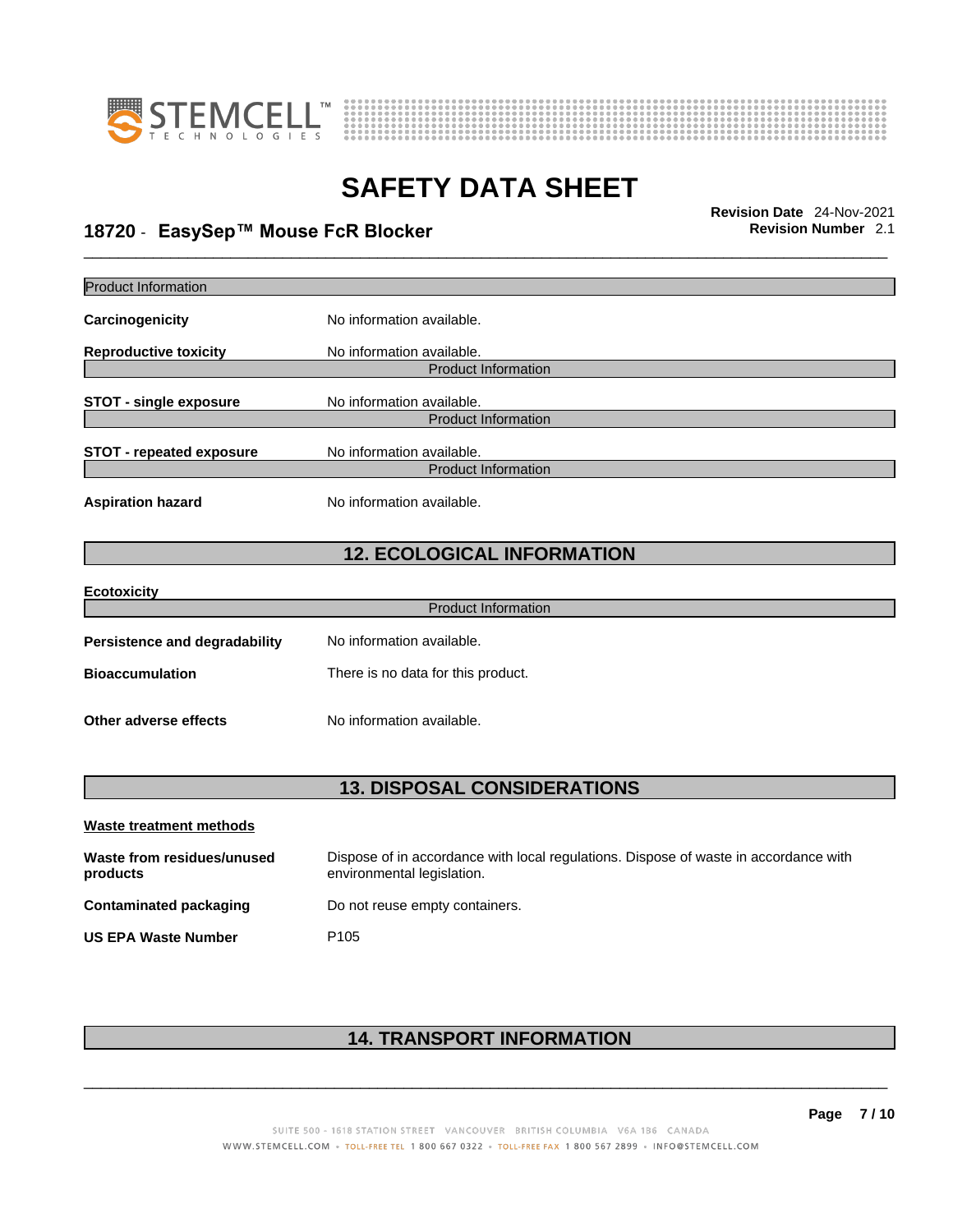



## \_\_\_\_\_\_\_\_\_\_\_\_\_\_\_\_\_\_\_\_\_\_\_\_\_\_\_\_\_\_\_\_\_\_\_\_\_\_\_\_\_\_\_\_\_\_\_\_\_\_\_\_\_\_\_\_\_\_\_\_\_\_\_\_\_\_\_\_\_\_\_\_\_\_\_\_\_\_\_\_\_\_\_\_\_\_\_\_\_\_\_\_\_ **Revision Date** 24-Nov-2021 **18720** - **EasySep™ Mouse FcR Blocker Revision Number** 2.1

| <b>DOT</b>  | Not regulated |
|-------------|---------------|
| <b>TDG</b>  | Not regulated |
| <b>MEX</b>  | Not regulated |
| ICAO (air)  | Not regulated |
| <b>IATA</b> | Not regulated |
| <b>IMDG</b> | Not regulated |
| <b>RID</b>  | Not regulated |
| <b>ADR</b>  | Not regulated |
| <b>ADN</b>  | Not regulated |
|             |               |

**15. REGULATORY INFORMATION International Inventories TSCA** Complies<br> **DSL/NDSL** Complies **DSL/NDSL** Complies **EINECS/ELINCS**<br>ENCS **ENCS** Does not comply<br> **IECSC** Complies **IECSC** Complies<br> **IECSC** Complies **KECL Complies**<br> **PICCS** Complies **PICCS** Complies<br> **AICS** Complies **AICS** Complies

 **Legend:** 

 **TSCA** - United States Toxic Substances Control Act Section 8(b) Inventory

 **DSL/NDSL** - Canadian Domestic Substances List/Non-Domestic Substances List

 **EINECS/ELINCS** - European Inventory of Existing Chemical Substances/European List of Notified Chemical Substances

 **ENCS** - Japan Existing and New Chemical Substances

 **IECSC** - China Inventory of Existing Chemical Substances

 **KECL** - Korean Existing and Evaluated Chemical Substances

 **PICCS** - Philippines Inventory of Chemicals and Chemical Substances

 **AICS** - Australian Inventory of Chemical Substances

### **US Federal Regulations**

### **SARA 313**

Section 313 of Title III of the Superfund Amendments and Reauthorization Act of 1986 (SARA). This product does not contain any chemicals which are subject to the reporting requirements of the Act and Title 40 of the Code of Federal Regulations, Part 372.

### **SARA 311/312 Hazard Categories**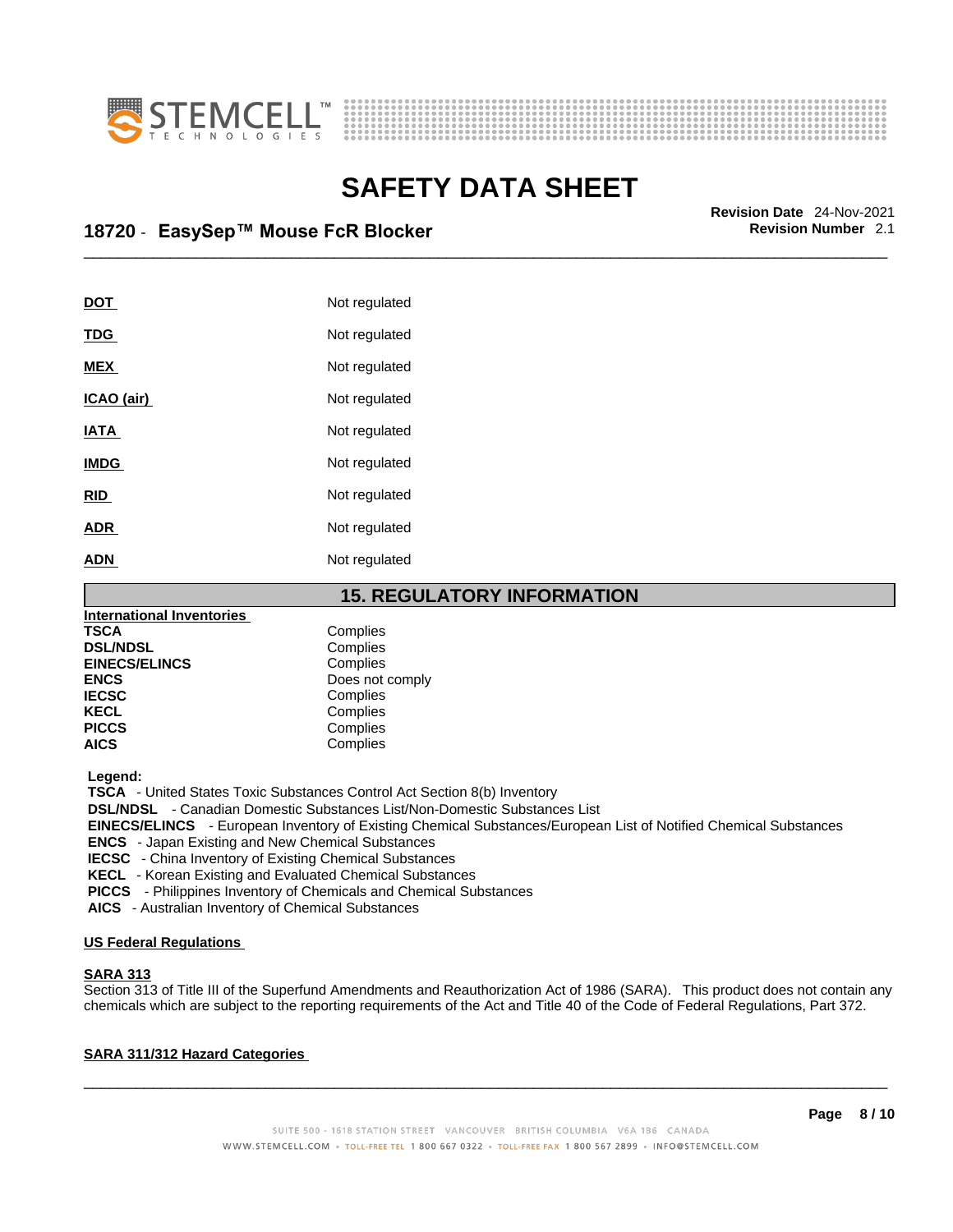



## \_\_\_\_\_\_\_\_\_\_\_\_\_\_\_\_\_\_\_\_\_\_\_\_\_\_\_\_\_\_\_\_\_\_\_\_\_\_\_\_\_\_\_\_\_\_\_\_\_\_\_\_\_\_\_\_\_\_\_\_\_\_\_\_\_\_\_\_\_\_\_\_\_\_\_\_\_\_\_\_\_\_\_\_\_\_\_\_\_\_\_\_\_ **Revision Date** 24-Nov-2021 **18720** - **EasySep™ Mouse FcR Blocker Revision Number** 2.1

| Acute health hazard               | No. |  |
|-----------------------------------|-----|--|
| Chronic Health Hazard             | Nο  |  |
| Fire hazard                       | No. |  |
| Sudden release of pressure hazard | No. |  |
| Reactive Hazard                   | No. |  |

#### **CWA** (Clean Water Act)

This product does not contain any substances regulated as pollutants pursuant to the Clean Water Act (40 CFR 122.21 and 40 CFR 122.42).

### **CERCLA**

This material, as supplied, does not contain any substances regulated as hazardous substances under the Comprehensive Environmental Response Compensation and Liability Act (CERCLA) (40 CFR 302) or the Superfund Amendments and Reauthorization Act (SARA) (40 CFR 355). There may be specific reporting requirements at the local, regional, or state level pertaining to releases of this material.

#### **US State Regulations**

#### **California Proposition 65**

This product does not contain any Proposition 65 chemicals.

#### **U.S. State Right-to-Know Regulations**

#### **US State Regulations**

| Chemical name                         | New Jersey | <b>Massachusetts</b> | Pennsylvania |
|---------------------------------------|------------|----------------------|--------------|
| Water<br>7732-18-5                    |            |                      |              |
| Sodium Phosphate Dibasic<br>7558-79-4 |            |                      |              |
| Sodium Azide<br>26628-22-8            |            |                      |              |

### **U.S. EPA Label Information**

**EPA Pesticide Registration Number** Not applicable

### **16. OTHER INFORMATION, INCLUDING DATE OF PREPARATION OF THE LAST REVISION**

**Prepared By, State Control. STEMCELL Technologies Canada Inc.** Canada Inc.

**Revision Date** 24-Nov-2021